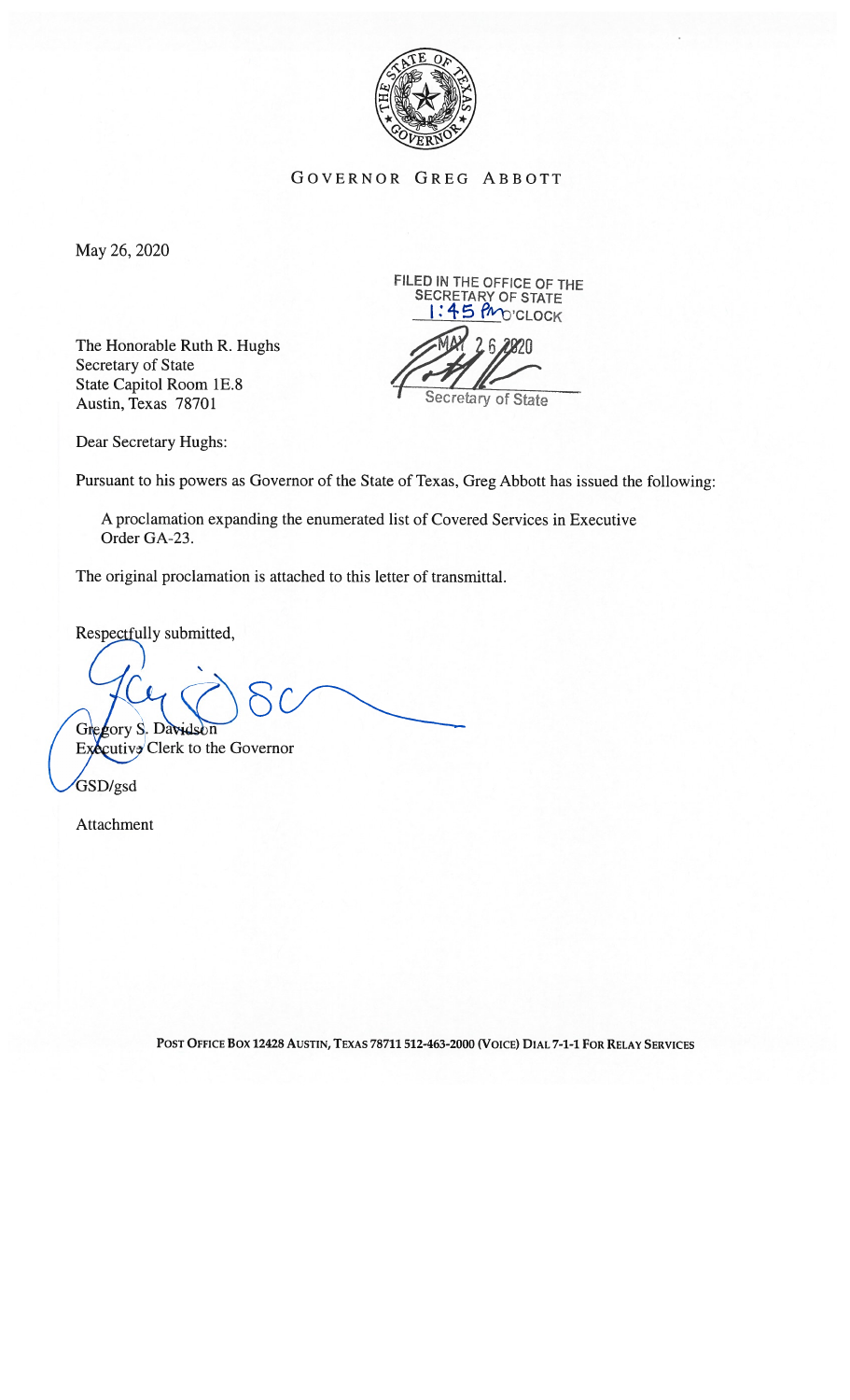## PROCLAMATION BY THE Governor of the State of Texas

## TO ALL TO WHOM THESE PRESENTS SHALL COME:

WHEREAS, I, Greg Abbott, Governor of Texas, issued a disaster proclamation on March 13, 2020, certifying under Section 418.014 of the Texas Government Code that the novel coronavirus (COVID-19) poses an imminent threat of disaster for all counties in the State of Texas; and

WHEREAS, I issued proclamations renewing the disaster declaration for all counties in Texas on April 12 and May 12, 2020; and

WHEREAS, I issued Executive Order GA-23 on May 18, 2020, to set forth an expanded list of "Covered Services" that are or will soon be allowed during the COVID-19 disaster; and

WHEREAS, Executive Order GA-23 provided that additional Covered Services could be added by proclamation thereafter; and

WHEREAS, on May 22, 2020, I added several Covered Services by proclamation;

NOW, THEREFORE, I, Greg Abbott, Governor of Texas, by virtue of the power and authority vested in me by the Constitution and laws of the State of Texas, do hereby expand further the enumerated list of Covered Services in Executive Order GA-23 by amending item 5 to permit food-court dining areas within shopping malls to open and by adding items  $20(b)$ ,  $21(e)$ , and  $24(a)$  as follows:

20. Starting at 12:01 a.m. on Friday, May 29, 2020, for all Texas counties:

 $\cdots$ 

- b. Water parks that operate at up to 25 percent of the normal operating limits as determined by the venue owner or, for indoor water parks, at up to 25 percent of the total listed occupancy of the water park; provided, however, that components that have video arcades must remain closed.
- 21. Starting at 12:01 a.m. on Sunday, May 31, 2020, for all Texas counties:

 $\cdots$ 

e. Recreational sports programs for adults; provided, however, that practices may begin, but games and similar competitions may not begin until June 15, 2020.

24. Starting immediately for all Texas counties:

a. Driver education programs.

Executive Order GA-23, as amended by the May 22, 2020 proclamation, is further amended to the extent provided in this proclamation, including to remove water parks as one of the venues that people shall avoid visiting. This proclamation shall remain in effect and in full force for as long as Executive Order GA-23 is in effect and in full force, unless otherwise modified, amended, rescinded, or superseded by the governor.

FILED IN THE OFFICE OF THE<br>SECRETARY OF STATE

MAY 2 6 2020